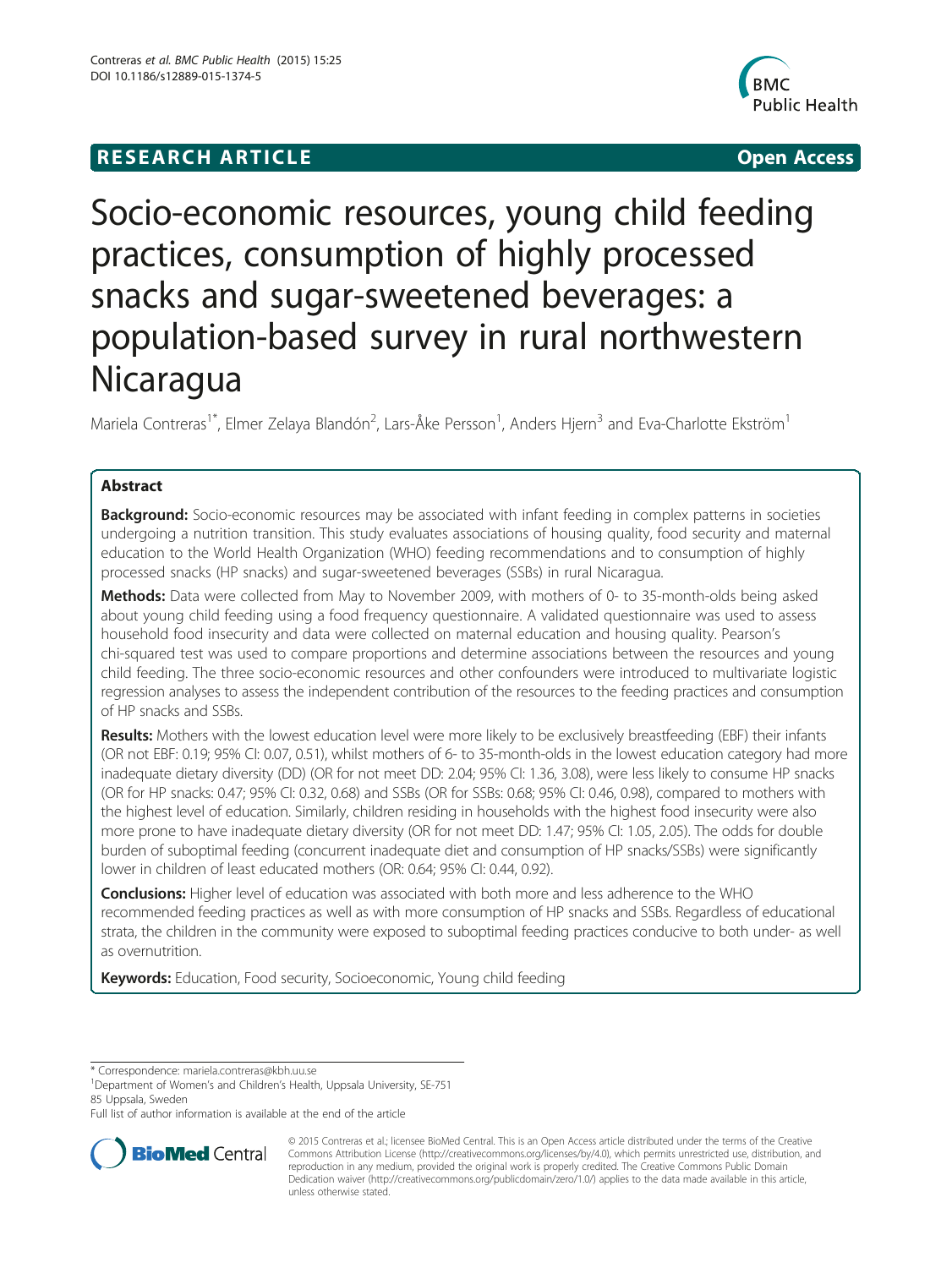#### Background

Child undernutrition continues to be a significant influence in global health that, together with zinc and vitamin A deficiency and inappropriate breastfeeding habits, contributes to 45% of all child deaths in low- and middleincome countries [\[1,2\]](#page-11-0). The World Health Organization (WHO) has issued guidelines aimed at the improvement of infant and young child feeding practices to ultimately lead to better child nutrition worldwide [[3,4](#page-11-0)]. Whilst undernutrition remains a global health problem, the trend is that the numbers of overweight and obese children are increasing [[5\]](#page-11-0), are often concurrent in the same population [[6\]](#page-11-0) and occur even in the same individuals who are affected by undernutrition [\[7\]](#page-11-0). Although the WHO infant and young child feeding guidelines promote appropriate feeding behaviours that should be practised during the first years of life to prevent undernutrition, these recommendations do not fully address the nutrition transition dilemma with its characteristic increase in the consumption of high-energy-dense food combined with a sedentary lifestyle. Early consumption of highly processed snacks (HP snacks) and sugar-sweetened beverages (SSBs) are usually high in total energy, saturated fats and sugars or salt and may contribute to children being overweight [[8,9](#page-11-0)] and their consumption has emerged even in societies undergoing the early stages of the nutrition transition.

A considerable body of research has addressed underlying resources as being of key importance for the recommended child feeding behaviours. Knowledge, skills and other traits, such as intentions and attitudes that are acquired and adopted along with education, have been studied in relation to recommended infant and young child feeing practices [\[10,11](#page-11-0)]. However, knowledge and skills may not be sufficient to guarantee the implementation of good infant and young child feeding practices. Beyond the exclusive breastfeeding period, mothers must also have access to quality foods to feed their children. Therefore, household food security as an indicator of food accessibility has been associated with, for example, dietary adequacy [[12](#page-11-0)]. The household wealth or assets, as indicators of the household economy, have also been independently associated with infant and young child feeding [\[13,14\]](#page-11-0).

In research focusing on low- and middle-income countries, considerably less attention has been paid to how resources are associated with the consumption of foods and beverages that generally are considered unhealthy, such as HP snacks and SSBs, and results have so far been partly contradictory. Higher household asset scores in Botswana were associated with higher levels of adolescent unhealthy eating behaviours, suggesting that better economic conditions do not necessarily translate into better nutrition. Nor do lower socio-economic resources translate into better feeding practices. In Brazil, 48-month-old children of poorer households with mothers of lower education level

consumed more sweets, chocolates and crispy salty snacks [[15](#page-11-0)]. Results so far indicate that the associations between the consumption of HP snacks and SSBs and socioeconomic resources are context- and age-specific and thus may depend on the current stage of the nutrition transition.

Determinants of recommended feeding behaviours might not be the same as determinants of not recommended or non-favourable feeding behaviours. Analyses of both perspectives are needed to inform policy and practice. Household wealth, household food security and level of maternal education are indicators of socio-economic resources that are often associated with each other. However, as they may capture different pathways and thus display different entry points for nutrition-sensitive interventions, it is important to evaluate their independent associations with both recommended and not recommended feeding behaviours.

Nicaragua is a lower-middle-income [\[16](#page-11-0)] Central American country. Whilst few studies addressing infant and young child feeding in Nicaragua have been published, it has been documented that frequency of exclusive breastfeeding is low and childhood stunting is relatively common [\[17\]](#page-11-0). The country is currently undergoing a nutrition transition [\[18\]](#page-11-0) with its characteristic changes in food habits and it is likely that an understanding of socioeconomic resources that contribute to both recommended and not recommended feeding behaviours are of importance for infant and young child nutrition. In this study, we aimed to determine the independent associations between household wealth, household food insecurity and level of maternal education as determinants of recommended feeding behaviours as well as of feeding of HP snacks and SSBs amongst infants and children aged 0–35 months in rural northwestern Nicaragua. We hypothesised that higher levels of the socio-economic resources would be associated with better dietary diversity, but also with non-favourable feeding behaviours such as low exclusive breastfeeding and higher consumption of HP snacks and SSBs amongst the children.

### Methods

#### Study setting and population

This cross-sectional study was conducted in the municipalities of Santo Tomás del Nance, San Juan de Cinco Pinos, San Pedro del Norte and San Francisco del Norte, Department of Chinandega in rural northwestern Nicaragua with a population of around 25,000 people and about 5,000 households. The area is collectively called Los Cuatro Santos (The Four Saints), where most of the population is engaged in small-scale subsistence farming activities whilst other income-generating opportunities are limited. Most of the mothers in the area were occupied with household activities and childcare and did not have a stable source of income. The Asociación para el Desarrollo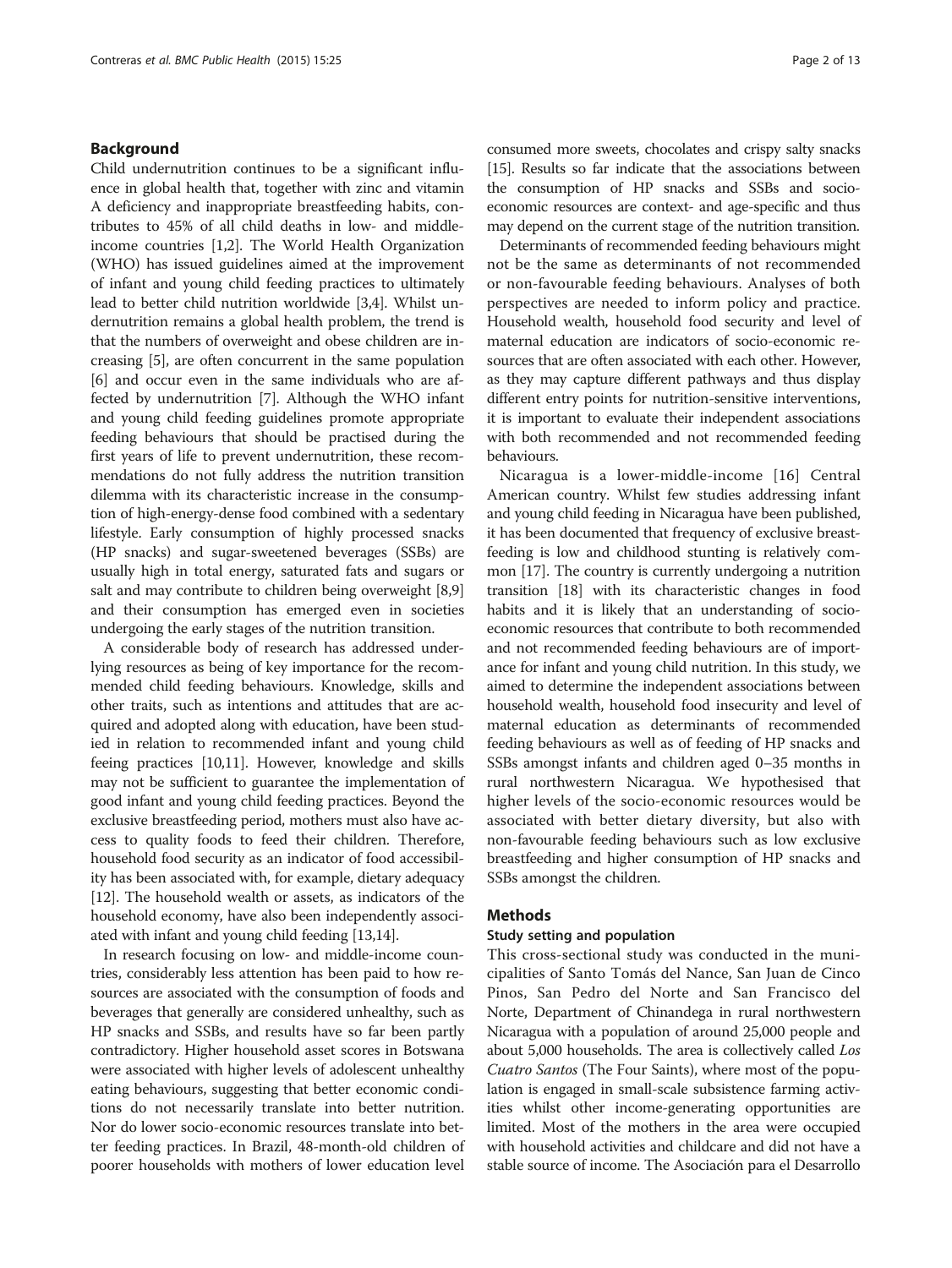<span id="page-2-0"></span>Económico y Social de El Espino (APRODESE) is a local non-governmental economic and social development organization that has developed projects in Los Cuatro Santos to improve living standards. To inform the Los Cuatro Santos society about recent progress in the reduction of child mortality, all households in the area also received a pamphlet containing general health messages, as well as recommendations on infant feeding. In 2003, a Health and Demographic Surveillance System (HDSS) was established by APRODESE to monitor the effects of the development projects. Three rounds of HDSS data collection were performed in 2003, 2007 and 2009 respectively. Data for the current study were collected from May to November 2009 and included child feeding and household food insecurity data in addition to the routinely collected socio-demographic information.

#### Study sample and data collection

The study sample consisted of children aged 0–35 months (0–3 years). It is common for infant and young child feeding studies to focus on children younger than 2 years, given that efforts to promote better nutrition may have more impact during the first 1,000 days of a child's life [[2\]](#page-11-0). However, we also included children aged 24–35 months because they may also be at risk of undernutrition [[19\]](#page-11-0) as was reconfirmed in a recent study

[[20\]](#page-11-0). Further, this age category may be more prone to be exposed to HP snacks and SSBs, underlining the relevance to evaluate non-favourable feeding behaviours in such a group.

The organization of data collection started with a group of locally recruited and trained interviewers who visited all households (about 5,000) in the area and collected socio-demographic and household food insecurity data. They identified and listed households with at least one child younger than 3 years. Thereafter, a second group of interviewers revisited the 1,500 households fulfilling this criterion and collected information on infant and young child feeding practices and the consumption of HP snacks and SSBs of the youngest child in the household (Figure 1).

#### Infant and young child feeding

The instruments to assess recommended infant and young child feeding practices were developed in accordance with the WHO core feeding indicators using a food frequency questionnaire (FFQ), recalling the number of times a food or drink item was consumed during the last 24 hours [[3\]](#page-11-0). In all, 70 food items and 11 beverages were organized into seven groups, as suggested in the WHO guidelines [[3](#page-11-0),[4\]](#page-11-0), and were included in the FFQ list. The FFQ was pilot-tested in a nearby community [[21\]](#page-11-0) before

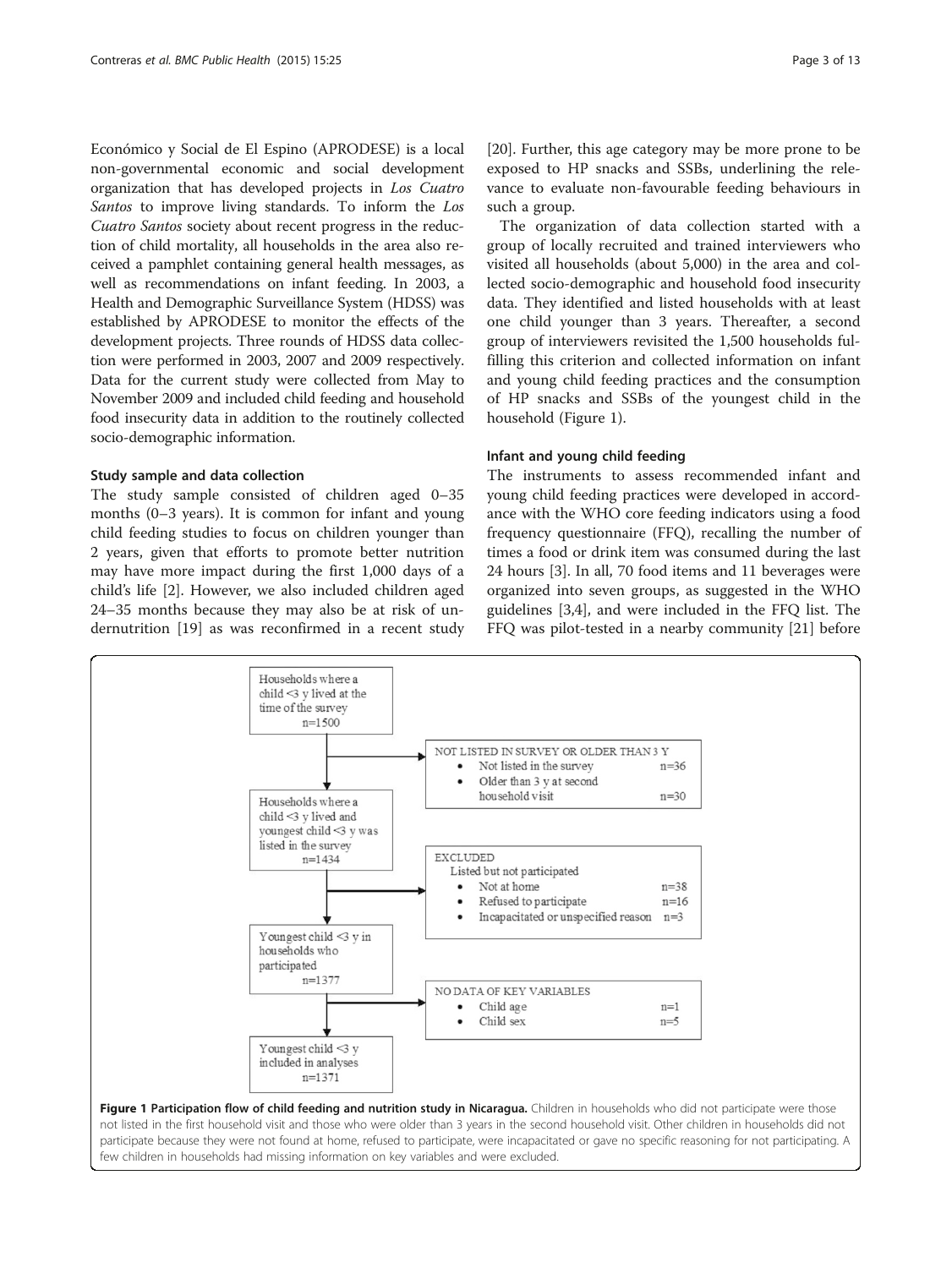being used in the survey. The food and beverage items, cookies and crackers, chocolates and candies, salty crisps, carbonated soft drinks, sweetened powdered fruit drinks and coffee, were listed in the FFQ to represent items being high-energy-dense and sugary or salty. To assess meal frequency, a specific question was asked regarding the number of eating episodes per day for the child in accordance with the, at that time, available WHO guidelines [[3](#page-11-0)].

The WHO guidelines were used to construct feeding indicators on exclusive breastfeeding for children aged 0–5 months and on continued breastfeeding for children aged 12–15 months [\[3](#page-11-0)]. Complementary feeding indicators intended for children aged 6–23 months (but here also used for the 24- to 35-month-olds) were based on the following seven food groups: (a) grains, roots, tubers; (b) legumes and nuts; (c) vitamin-A fruits and vegetables; (d) other fruits and vegetables; (e) meats; (f) eggs; and  $(g)$ dairy products [\[3](#page-11-0)]. Fruits and vegetables were categorised and grouped according to their vitamin A content using food composition tables [\[22\]](#page-11-0). One point was given to a food group when at least one of its food items was consumed the previous day. The points for the food groups were summed to give a score that ranged from 0–7. A cut-off of four food groups or more was defined as achieving minimum dietary diversity [\[3](#page-11-0)]. Further, the minimum meal frequency indicator was created and included breastfed children who had eaten the minimum number of times or more (2 times if aged 6–8 months, and 3 times if aged 9–35 months) and non-breastfed children who ate or were given milk feeds the minimum number of times or more (4 times for children aged 6–35 months) the previous day [[3](#page-11-0)]. The WHO guidelines were also used to construct an overall dietary adequacy indicator. Thus, for breastfed infants, the minimum acceptable diet included those who had at least the minimum dietary diversity and minimum meal frequency. For non-breastfed children to reach minimum dietary adequacy they should, in addition to these criteria, have consumed at least two milk feedings [\[3](#page-11-0)].

Further, one HP snack and one SSB variable were developed from counting whether any of the HP snacks and SSBs were consumed at least once, followed by the creation and categorisation into two dichotomous HP snack and SSB variables. Sugary coffee, however, was not included in the SSB variable, as it is a common drink item and deeply rooted in the culture and, as such, may have different determinants than the other items.

Children aged 6–35 months with at least one inadequate complementary feeding practice and concurrent consumption of any HP snack or SSB were defined as being exposed to a "double burden of suboptimal feeding".

#### Household economic resources

Housing quality was used as a proxy for the household's overall economic resources. The basic needs approach

(i.e. Index of Unsatisfied Basic Needs) has been commonly used in Latin American settings [[23](#page-11-0)] and is partly based on the presence and type of drinking water source, house floor and walls, electricity supply and the presence of a latrine or toilet. Given that we sought to give the same value of importance to each resource level, the pre-coded options were all coded from 1 to 3, where a value of 1 meant the lowest housing quality situation and 3 the highest. For electricity supply, however, the variable was dichotomous (yes/no) and 1 point was given to households who had no electricity, whilst a value of 3 was given to households with electricity. The pre-coded options were summed up to create a housing quality score ranging from 5–15, which was further divided into tertiles; lowest (5–10), middle (11–12) and highest (13–15).

#### Maternal education

Maternal education was assessed by asking the highest level of schooling completed by the mothers at the time of the survey. The questions were based on a previous survey, with 28 potential pre-coded options included in the questionnaire. These were defined by the non-governmental organization (NGO) APRODESE and were part of the HDSS data collection instrument. The level of education was further divided into three categories. To reflect the Millenium Development Goal 2 of at least 5 years of primary education for all, the lowest level of education was defined as having less than 5 years of schooling. The middle level of education was having 5 to 9 years of schooling, whilst the highest was 10 years or more.

#### Household food security

Household food insecurity was measured using the Household Food Insecurity Access Scale (HFIAS), which has been validated in various international settings [[24](#page-11-0)]. The scale showed good internal consistency in our sample with Cronbach's  $\alpha$  = .863 [\[25\]](#page-11-0). This instrument consists of nine questions that measure uncertainty around obtaining food, limited access to high-quality foods and reduction of food quantity in the past 4 weeks [\[24\]](#page-11-0). The pre-coded options were never (0 points), rarely (once or twice in the past 4 weeks; 1 point), sometimes (3 to 10 times in the past 4 weeks; 2 points) and often (more than 10 times in the past 4 weeks; 3 points). The score of the answers to the questions was summed up (0–27) and thus a higher value signified a worse condition with more household food insecurity [[24](#page-11-0)]. For descriptive purposes of occurrence of food insecurity, the categorisation of food insecurity followed the HFIAS guide and was defined as food secure, mildly food insecure, moderately food insecure and severely food insecure, based on a number of assumptions that were made by the HFIAS authors, given there is no universally accepted approach to defining the cut-offs [[24](#page-11-0)]. For the inferential analyses, we created a continuous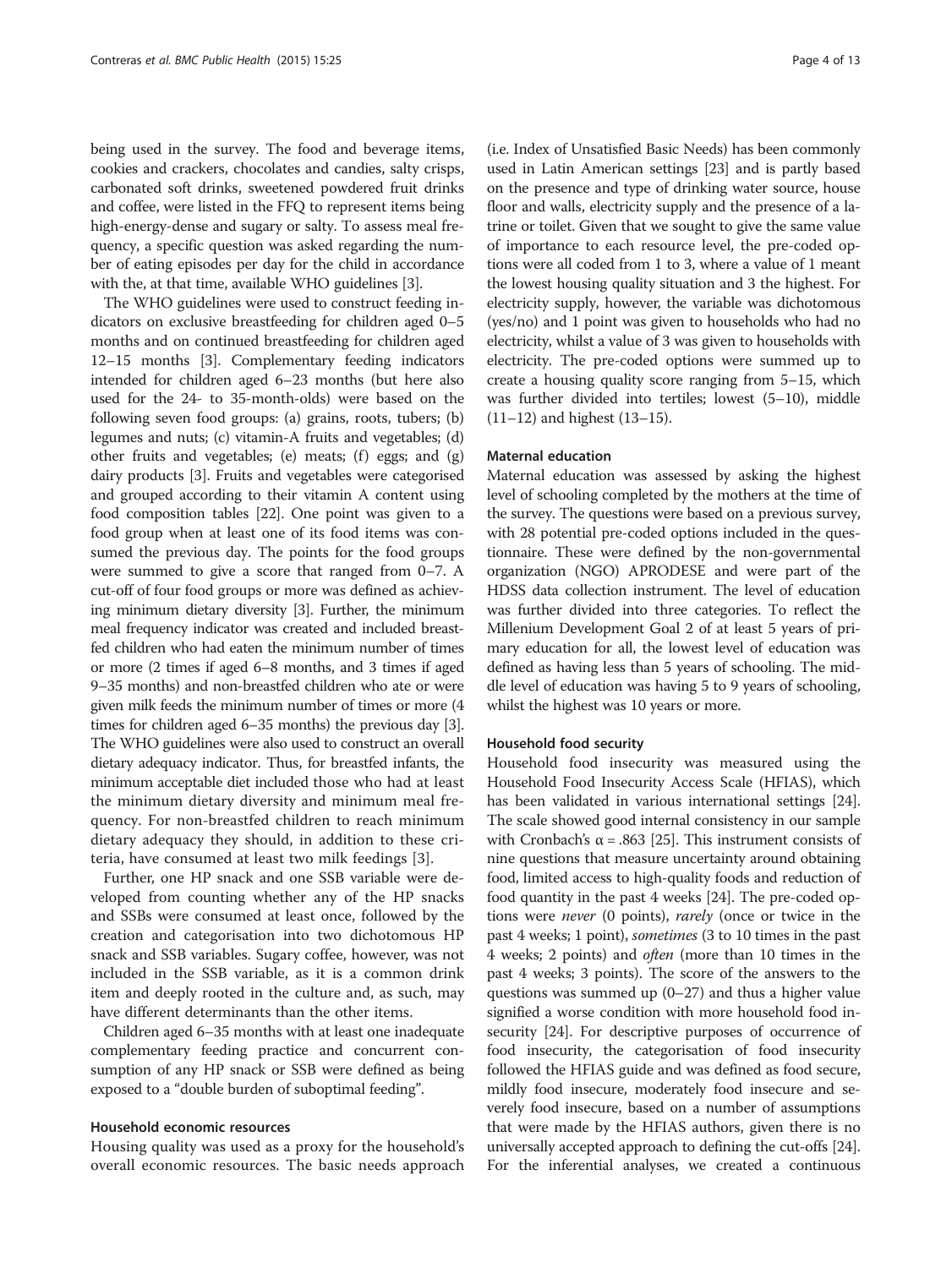variable of food insecurity which was categorised into tertiles of the score defined as lowest  $(0-7)$ , middle  $(8-11)$ and highest (12–27) food insecurity.

#### Maternal occupation

Maternal occupation was assessed by an open-ended question that asked the type of occupation for people older than 5 years in the household. The most common occupations of mothers were housewife, teacher, office worker and health worker. Other maternal occupations, but less common, were agriculturist, artisan and student. For the inferential analyses, we divided maternal occupation into two categories: the first being unemployed (e.g. housewife) mothers and the second labelled as employed (e.g. teacher, health worker) mothers.

#### Statistical analysis

Prevalence of the feeding practices and consumption of HP snacks and SSBs were described across the three levels of the three underlying resources in the focus of this study. Cross-tabulation with the Pearson's chi-squared test was used to compare proportions and evaluate the association between maternal education and maternal occupation. Cross-tabulations were also used to compare proportions and determine whether resources were associated with the recommended feeding practices, consumption of HP snacks and/or SSBs and as well as a double burden of suboptimal feeding. Three statistical models were tested to evaluate associations after adjustment for potential confounders and to further understand the independent associations with the resources. The first model included the unadjusted results, the second included only the potential confounders whilst the third model included both the potential confounders and all three resources of interest in order to evaluate their independent associations with the feeding practices, consumption of HP snacks and SSBs and a double burden of suboptimal feeding. Factors associated with both exposure and outcome, which changed the effect estimate by 10% or more were included in the feeding practices, consumption of HP snacks and SSBs and double burden of suboptimal feeding models. These factors were maternal age, child age and municipality. The resources and confounders were introduced to the multivariate logistic regression analyses, which then provided unadjusted and adjusted odds ratios calculated with 95% confidence intervals for the feeding practices, consumption of HP snacks and SSBs and double burden of suboptimal feeding. The variables in the multivariate logistic regression were coded so that an odds ratio below one should be interpreted as a favourable outcome, whilst an odds ratio above one should be regarded as unfavourable. Significance level was defined at <0.05 and all statistical analyses were completed using the Statistical Package for the Social Sciences version 20 [\[26\]](#page-11-0).

#### Ethics

Our study followed the protocol of the Universal Helsinki Declaration. The Biomedical Research Ethics Committee at the University of Nicaragua in León approved the study protocol. Informed consent was obtained from all participating mothers and caretakers.

## Results

Ninety-two percent of the eligible households with at least one child aged younger than 3 years were available for data collection (Figure [1](#page-2-0)). The main reasons for omissions were that the children had not yet been listed at the first round of household visits or that they were not found at home despite up to three repeated visits. Further, children who had passed the age of eligibility at the subsequent visit were excluded from statistical analyses. A few questionnaires with missing information on key variables were also excluded. Of a total of 1,377 households and children originally included, 1,371 were included in the final analyses.

#### General characteristics

A low proportion of the households in Los Cuatro Santos had access to tap water (22.2%), whilst a relatively high proportion had latrines or toilets (75.7%) (Table [1\)](#page-5-0). In spite of an agricultural tradition in the area, few households had a home garden in use (8.0%). Food insecurity was high, with more than one-third of the households reporting to be severely food insecure and more than onehalf moderately so. More than two-thirds of the mothers had between 5 to 9 years of schooling and one-fifth had 10 years or more. Most of the mothers were housewives (89.5%) and were either married or lived with a partner (87.2%). Less than one percent of the mothers worked in agricultural activities (data not shown).

#### Recommended feeding practices

#### Breastfeeding in infants aged 0–5 months and children aged 12–15 months

Indices of infant and young child feeding practices disaggregated by socio-economic resources are shown in Table [2](#page-6-0). Whilst exclusive breastfeeding amongst infants 0- to 5 months-old was low, it was significantly more common amongst infants of mothers with a lower level of education (Table [2](#page-6-0)). After adjustment for potential confounders, as well as for the other socio-economic resources (Table [3](#page-7-0)), the odds for exclusive breastfeeding remained highest in infants of mothers with the lowest education. No independent associations were observed between exclusive breastfeeding and neither household food insecurity nor housing quality, making maternal education the most important resource for exclusive breastfeeding.

Maternal education and maternal employment were associated in the study area. When focusing on mothers of the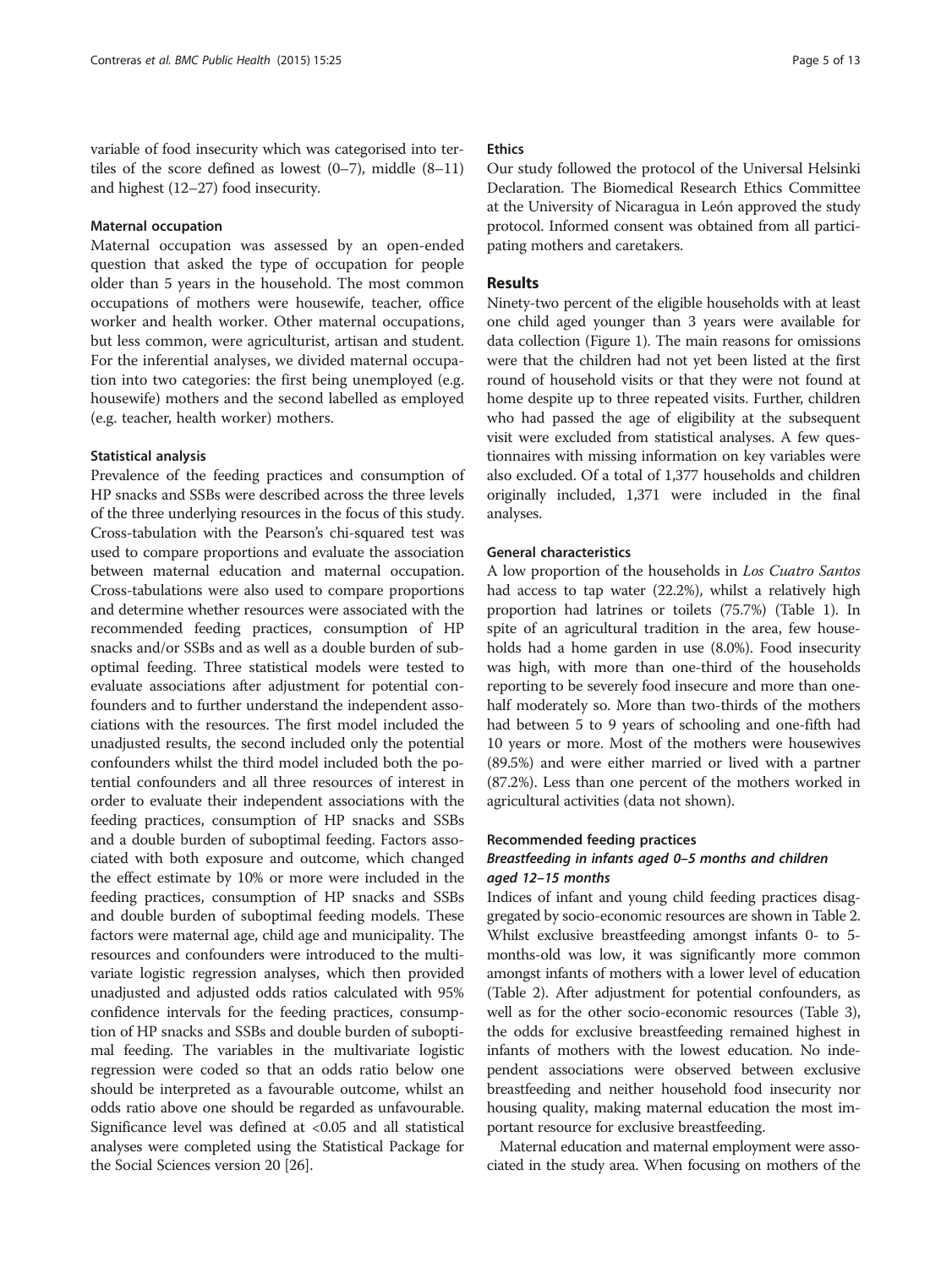<span id="page-5-0"></span>Table 1 General household, maternal and child characteristics in Nicaragua

| Household<br>Housing quality<br>Tap water<br>22.2<br>305/1371<br>Latrine/toilet<br>75.7<br>1037/1371<br>Soil/Earth floor<br>68.1<br>933/1371<br>Wall of adobe/brick/wood<br>98.0<br>1343/1371<br>78.5<br>1076/1371<br>Electricity<br>Home garden in use<br>8.0<br>108/1352<br>Food insecurity<br>Severely food insecure<br>494/1371<br>36.0<br>Moderately food insecure<br>51.0<br>700/1371<br>Mildly food insecure<br>6.9<br>95/1371<br>Food secure<br>6.0<br>82/1371<br>Maternal<br>Age category (year)<br>$<$ 20<br>12.8<br>175/1366<br>48.6<br>664/1366<br>20-29<br>30-39<br>30.7<br>420/1366<br>$40+$<br>7.8<br>107/1366<br>Education<br>35.8<br><5 years<br>488/1364<br>43.1<br>588/1364<br>5-9 years<br>21.1<br>288/1364<br>$\geq$ 10 years<br>Marital status<br>Single/divorced/widow<br>12.8<br>176/1371<br>Married/with partner<br>87.2<br>1195/1371<br>Occupation<br>Teacher/health worker/office worker<br>5.4<br>73/1364<br>Other (i.e. student, artisan)<br>5.1<br>70/1364<br>Housewife<br>89.5<br>1221/1364<br>Child<br>Age category (month)<br>$0 - 5$<br>16.8<br>231/1371<br>$6 - 11$<br>18.2<br>250/1371<br>12-23<br>32.2<br>441/1371<br>24-35<br>32.7<br>449/1371<br>Gender<br>Girls<br>50.8<br>697/1371 | Characteristics (n = 1,371) | $%^{1}$ | $n/N^{1,2}$ |
|-----------------------------------------------------------------------------------------------------------------------------------------------------------------------------------------------------------------------------------------------------------------------------------------------------------------------------------------------------------------------------------------------------------------------------------------------------------------------------------------------------------------------------------------------------------------------------------------------------------------------------------------------------------------------------------------------------------------------------------------------------------------------------------------------------------------------------------------------------------------------------------------------------------------------------------------------------------------------------------------------------------------------------------------------------------------------------------------------------------------------------------------------------------------------------------------------------------------------------|-----------------------------|---------|-------------|
|                                                                                                                                                                                                                                                                                                                                                                                                                                                                                                                                                                                                                                                                                                                                                                                                                                                                                                                                                                                                                                                                                                                                                                                                                             |                             |         |             |
|                                                                                                                                                                                                                                                                                                                                                                                                                                                                                                                                                                                                                                                                                                                                                                                                                                                                                                                                                                                                                                                                                                                                                                                                                             |                             |         |             |
|                                                                                                                                                                                                                                                                                                                                                                                                                                                                                                                                                                                                                                                                                                                                                                                                                                                                                                                                                                                                                                                                                                                                                                                                                             |                             |         |             |
|                                                                                                                                                                                                                                                                                                                                                                                                                                                                                                                                                                                                                                                                                                                                                                                                                                                                                                                                                                                                                                                                                                                                                                                                                             |                             |         |             |
|                                                                                                                                                                                                                                                                                                                                                                                                                                                                                                                                                                                                                                                                                                                                                                                                                                                                                                                                                                                                                                                                                                                                                                                                                             |                             |         |             |
|                                                                                                                                                                                                                                                                                                                                                                                                                                                                                                                                                                                                                                                                                                                                                                                                                                                                                                                                                                                                                                                                                                                                                                                                                             |                             |         |             |
|                                                                                                                                                                                                                                                                                                                                                                                                                                                                                                                                                                                                                                                                                                                                                                                                                                                                                                                                                                                                                                                                                                                                                                                                                             |                             |         |             |
|                                                                                                                                                                                                                                                                                                                                                                                                                                                                                                                                                                                                                                                                                                                                                                                                                                                                                                                                                                                                                                                                                                                                                                                                                             |                             |         |             |
|                                                                                                                                                                                                                                                                                                                                                                                                                                                                                                                                                                                                                                                                                                                                                                                                                                                                                                                                                                                                                                                                                                                                                                                                                             |                             |         |             |
|                                                                                                                                                                                                                                                                                                                                                                                                                                                                                                                                                                                                                                                                                                                                                                                                                                                                                                                                                                                                                                                                                                                                                                                                                             |                             |         |             |
|                                                                                                                                                                                                                                                                                                                                                                                                                                                                                                                                                                                                                                                                                                                                                                                                                                                                                                                                                                                                                                                                                                                                                                                                                             |                             |         |             |
|                                                                                                                                                                                                                                                                                                                                                                                                                                                                                                                                                                                                                                                                                                                                                                                                                                                                                                                                                                                                                                                                                                                                                                                                                             |                             |         |             |
|                                                                                                                                                                                                                                                                                                                                                                                                                                                                                                                                                                                                                                                                                                                                                                                                                                                                                                                                                                                                                                                                                                                                                                                                                             |                             |         |             |
|                                                                                                                                                                                                                                                                                                                                                                                                                                                                                                                                                                                                                                                                                                                                                                                                                                                                                                                                                                                                                                                                                                                                                                                                                             |                             |         |             |
|                                                                                                                                                                                                                                                                                                                                                                                                                                                                                                                                                                                                                                                                                                                                                                                                                                                                                                                                                                                                                                                                                                                                                                                                                             |                             |         |             |
|                                                                                                                                                                                                                                                                                                                                                                                                                                                                                                                                                                                                                                                                                                                                                                                                                                                                                                                                                                                                                                                                                                                                                                                                                             |                             |         |             |
|                                                                                                                                                                                                                                                                                                                                                                                                                                                                                                                                                                                                                                                                                                                                                                                                                                                                                                                                                                                                                                                                                                                                                                                                                             |                             |         |             |
|                                                                                                                                                                                                                                                                                                                                                                                                                                                                                                                                                                                                                                                                                                                                                                                                                                                                                                                                                                                                                                                                                                                                                                                                                             |                             |         |             |
|                                                                                                                                                                                                                                                                                                                                                                                                                                                                                                                                                                                                                                                                                                                                                                                                                                                                                                                                                                                                                                                                                                                                                                                                                             |                             |         |             |
|                                                                                                                                                                                                                                                                                                                                                                                                                                                                                                                                                                                                                                                                                                                                                                                                                                                                                                                                                                                                                                                                                                                                                                                                                             |                             |         |             |
|                                                                                                                                                                                                                                                                                                                                                                                                                                                                                                                                                                                                                                                                                                                                                                                                                                                                                                                                                                                                                                                                                                                                                                                                                             |                             |         |             |
|                                                                                                                                                                                                                                                                                                                                                                                                                                                                                                                                                                                                                                                                                                                                                                                                                                                                                                                                                                                                                                                                                                                                                                                                                             |                             |         |             |
|                                                                                                                                                                                                                                                                                                                                                                                                                                                                                                                                                                                                                                                                                                                                                                                                                                                                                                                                                                                                                                                                                                                                                                                                                             |                             |         |             |
|                                                                                                                                                                                                                                                                                                                                                                                                                                                                                                                                                                                                                                                                                                                                                                                                                                                                                                                                                                                                                                                                                                                                                                                                                             |                             |         |             |
|                                                                                                                                                                                                                                                                                                                                                                                                                                                                                                                                                                                                                                                                                                                                                                                                                                                                                                                                                                                                                                                                                                                                                                                                                             |                             |         |             |
|                                                                                                                                                                                                                                                                                                                                                                                                                                                                                                                                                                                                                                                                                                                                                                                                                                                                                                                                                                                                                                                                                                                                                                                                                             |                             |         |             |
|                                                                                                                                                                                                                                                                                                                                                                                                                                                                                                                                                                                                                                                                                                                                                                                                                                                                                                                                                                                                                                                                                                                                                                                                                             |                             |         |             |
|                                                                                                                                                                                                                                                                                                                                                                                                                                                                                                                                                                                                                                                                                                                                                                                                                                                                                                                                                                                                                                                                                                                                                                                                                             |                             |         |             |
|                                                                                                                                                                                                                                                                                                                                                                                                                                                                                                                                                                                                                                                                                                                                                                                                                                                                                                                                                                                                                                                                                                                                                                                                                             |                             |         |             |
|                                                                                                                                                                                                                                                                                                                                                                                                                                                                                                                                                                                                                                                                                                                                                                                                                                                                                                                                                                                                                                                                                                                                                                                                                             |                             |         |             |
|                                                                                                                                                                                                                                                                                                                                                                                                                                                                                                                                                                                                                                                                                                                                                                                                                                                                                                                                                                                                                                                                                                                                                                                                                             |                             |         |             |
|                                                                                                                                                                                                                                                                                                                                                                                                                                                                                                                                                                                                                                                                                                                                                                                                                                                                                                                                                                                                                                                                                                                                                                                                                             |                             |         |             |
|                                                                                                                                                                                                                                                                                                                                                                                                                                                                                                                                                                                                                                                                                                                                                                                                                                                                                                                                                                                                                                                                                                                                                                                                                             |                             |         |             |
|                                                                                                                                                                                                                                                                                                                                                                                                                                                                                                                                                                                                                                                                                                                                                                                                                                                                                                                                                                                                                                                                                                                                                                                                                             |                             |         |             |
|                                                                                                                                                                                                                                                                                                                                                                                                                                                                                                                                                                                                                                                                                                                                                                                                                                                                                                                                                                                                                                                                                                                                                                                                                             |                             |         |             |
|                                                                                                                                                                                                                                                                                                                                                                                                                                                                                                                                                                                                                                                                                                                                                                                                                                                                                                                                                                                                                                                                                                                                                                                                                             |                             |         |             |
|                                                                                                                                                                                                                                                                                                                                                                                                                                                                                                                                                                                                                                                                                                                                                                                                                                                                                                                                                                                                                                                                                                                                                                                                                             |                             |         |             |
|                                                                                                                                                                                                                                                                                                                                                                                                                                                                                                                                                                                                                                                                                                                                                                                                                                                                                                                                                                                                                                                                                                                                                                                                                             |                             |         |             |

<sup>1</sup>Values are percentages (%) and (n/N); <sup>2</sup>Variation in denominator is due to missing data.

youngest infants (aged 0–5 months), none (0/65) of those with less than 5 years of schooling had employment. This finding can be compared with the 32% (22/68) of mothers with 10 years or more of education ( $p = < 0.001$ ). Analyses were also undertaken to evaluate differences in infant feeding between employed and unemployed mothers. None of the employed mothers (0/14) practised exclusive breastfeeding (infants 0–5 m), as compared to 36% of unemployed mothers (70/193) ( $p = 0.006$ ). Further, focusing on the age group of children when employed mothers are covered by maternity leave (infants 0–2 m), the majority (5/7) of employed mothers provided formula to their infants, whilst only 8% (6/76) of unemployed mothers did so  $(p = 0.001)$ .

No significant associations were observed between continued breastfeeding (aged 12–15 months) and the socio-economic resources, either in bivariate or multivariate analyses (Tables [2](#page-6-0) and [3\)](#page-7-0).

### Dietary diversity and meal frequency in children aged 6–35 months

The proportion of children who met the minimum acceptable dietary diversity criteria varied with maternal education ( $p = 0.009$ ), household food insecurity ( $p = <0.001$ ) and housing quality  $(p = 0.012)$  in bivariate analyses (Table [2\)](#page-6-0). For all three resources a lower level of "beneficial" exposure appeared to be associated with a smaller proportion of children with adequate dietary diversity. After controlling for potential confounders, as well as for the other socio-economic resources, the odds ratios for poor dietary diversity were higher in the lowest and middle educational categories, as well as in households with worst food insecurity (Table [4\)](#page-8-0). The results suggest that maternal education and household food insecurity were mediating resources in the association between housing quality and dietary diversity.

In bivariate analyses, children's meal frequency neither varied with maternal education, household food insecurity nor with housing quality (Table [2](#page-6-0)). When adjusting for confounders and for the other socio-economic resources the odds ratio for poor meal frequency was lower in the lowest maternal education category (Table [4\)](#page-8-0).

## HP snacks and SSBs and a double burden of suboptimal feeding in children aged 6–35 months

There was a significant association between consumption of HP snacks and maternal education, such that children with mothers in the lowest level of education ate fewer HP snacks ( $p = 0.004$ ) (Table [2](#page-6-0)). There were also a lower proportion of children in the highest household food insecurity group who consumed HP snacks  $(p = 0.011)$  and SSBs  $(p = 0.006)$ . In the adjusted analyses, children of mothers with the lowest education were significantly less likely to consume HP snacks and SSBs, as compared to children with mothers of higher education (Table [5\)](#page-9-0). No associations were found between HP snacks and SSBs and housing quality or household food insecurity after adjusting for the other socio-economic resources, indicating that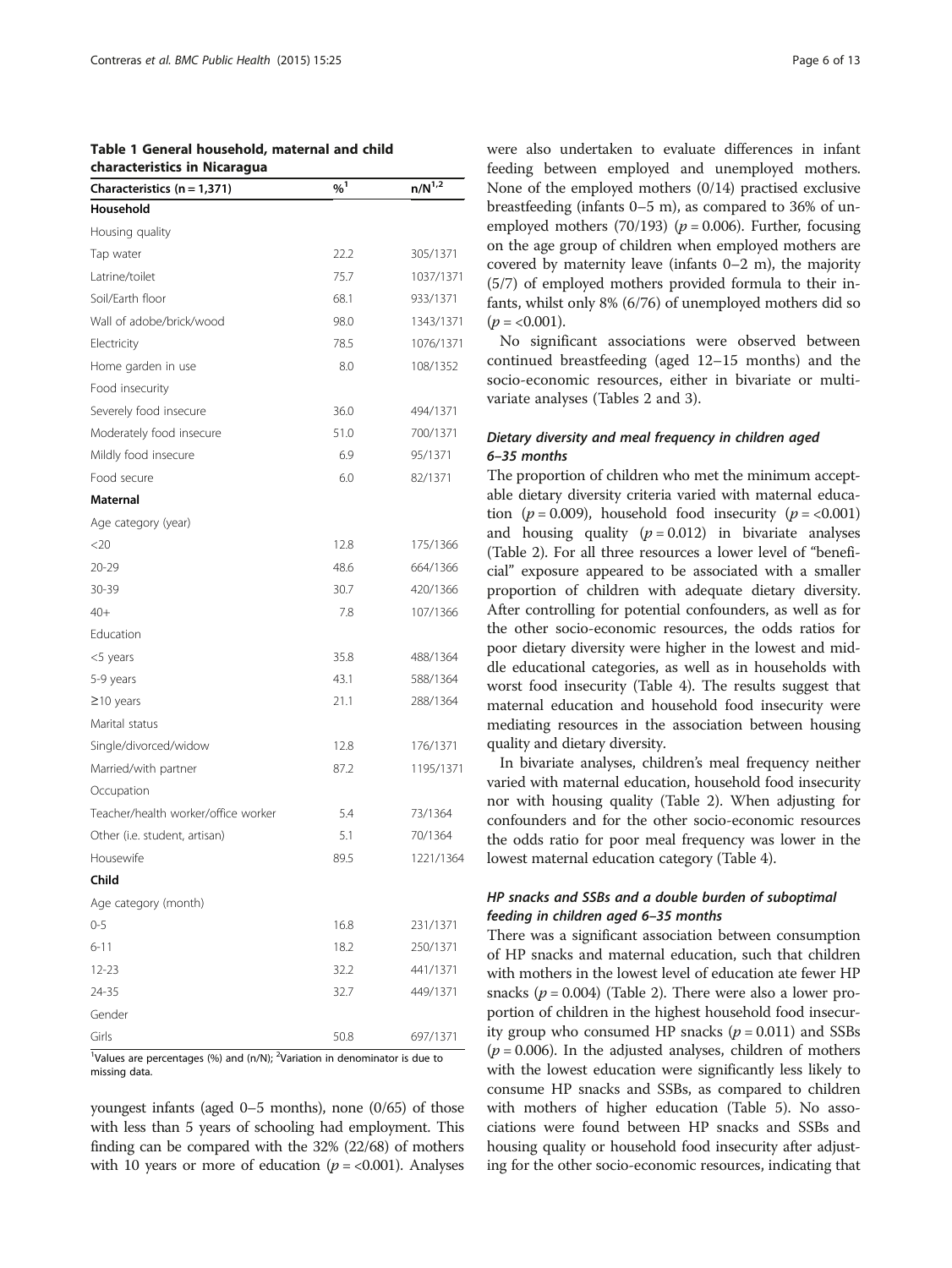|                                           |                                          |                                            | WHO feeding indicators <sup>1</sup>              |                                               |                                   |                                          |                                     |                                                               |
|-------------------------------------------|------------------------------------------|--------------------------------------------|--------------------------------------------------|-----------------------------------------------|-----------------------------------|------------------------------------------|-------------------------------------|---------------------------------------------------------------|
|                                           | <b>Exclusive breast</b><br>feeding 0-5 m | <b>Continued breast</b><br>feeding 12-15 m | Minimum dietary<br>diversity <sup>2</sup> 6-35 m | Minimum meal<br>frequency <sup>3</sup> 6-35 m | Minimum acceptable<br>diet 6-35 m | <b>Highly processed</b><br>snacks 6-35 m | Sugar-sweetened<br>beverages 6-35 m | Double burden<br>of suboptimal<br>feeding <sup>4</sup> 6-35 m |
| Socio-economic % (n/N)<br>resources       |                                          | % (n/N)                                    | % (n/N)                                          | % (n/N)                                       | % (n/N)                           | % (n/N)                                  | % (n/N)                             | % (n/N)                                                       |
| All                                       | 34 (209)                                 | 78 (162)                                   | 67 (1135)                                        | 61 (1125)                                     | 40 (1125)                         | 59 (1135)                                | 36 (1135)                           | 38 (1135)                                                     |
| Housing quality <sup>5</sup>              |                                          |                                            |                                                  |                                               |                                   |                                          |                                     |                                                               |
| Lowest                                    | 39 (30/78)                               | 81 (47/58)                                 | 62 (274/445)                                     | 61 (267/437)                                  | 37 (163/437)                      | 54 (242/445)                             | 32 (143/445)                        | 38 (168/445)                                                  |
| Middle                                    | 37 (28/75)                               | 74 (46/62)                                 | 69 (298/431)                                     | 61 (263/430)                                  | 41 (177/430)                      | 62 (265/431)                             | 36 (155/431)                        | 38 (164/431)                                                  |
| Highest                                   | 24 (14/58)                               | 79 (33/42)                                 | 71 (188/264)                                     | 58 (153/262)                                  | 44 (114/262)                      | 61 (162/264)                             | 41 (108/264)                        | (98/264)<br>37                                                |
|                                           | $p = 0.17$                               | $p = 0.66$                                 | $p = 0.012$                                      | $p = 0.73$                                    | $p = 0.24$                        | $p = 0.062$                              | $p = 0.061$                         | $p = 0.97$                                                    |
| Maternal<br>education <sup>5</sup>        |                                          |                                            |                                                  |                                               |                                   |                                          |                                     |                                                               |
| $<$ 5 years                               | 49 (30/61)                               | 80 (51/64)                                 | 64 (270/421)                                     | 64 (265/416)                                  | 39 (163/416)                      | 56 (234/421)                             | 34 (144/421)                        | 36 (151/421)                                                  |
| 5-9 years                                 | 37 (32/87)                               | 76 (54/71)                                 | 65 (321/494)                                     | 61 (297/490)                                  | 40 (198/490)                      | 57 (282/494)                             | 34 (169/494)                        | 37 (184/494)                                                  |
| $\geq$ 10 years                           | 16 (10/61)                               | 78 (21/27)                                 | 76 (166/220)                                     | 54 (118/219)                                  | 41 (90/219)                       | 69 (151/220)                             | 42 (92/220)                         | 43 (95/220)                                                   |
|                                           | $p = 0.001$                              | $p = 0.88$                                 | $p = 0.009$                                      | $p = 0.06$                                    | $p = 0.88$                        | $p = 0.004$                              | $p = 0.107$                         | $p = 0.18$                                                    |
| Household food<br>insecurity <sup>5</sup> |                                          |                                            |                                                  |                                               |                                   |                                          |                                     |                                                               |
| Highest                                   | 41 (28/69)                               | 78 (40/51)                                 | 59 (220/372)                                     | 63 (229/365)                                  | 37 (134/365)                      | 55 (203/372)                             | 30 (110/372)                        | 38 (141/372)                                                  |
| Middle                                    | 34 (24/71)                               | 73 (45/62)                                 | 68 (259/383)                                     | 63 (238/381)                                  | 42 (160/381)                      | 57 (217/383)                             | 37 (140/383)                        | 36 (138/383)                                                  |
| Lowest                                    | 28 (20/71)                               | 84 (41/49)                                 | 73 (281/385)                                     | 56 (216/383)                                  | 42 (160/383)                      | 65 (249/385)                             | 41 (156/385)                        | 39 (151/385)                                                  |
|                                           | $p = 0.30$                               | $p = 0.37$                                 | $p = 0.001$                                      | $p = 0.13$                                    | $p = 0.25$                        | $p = 0.011$                              | $p = 0.006$                         | $p = 0.66$                                                    |

## <span id="page-6-0"></span>Table 2 Prevalence of recommended and not recommended feeding practices, by socio-economic resources in Nicaragua

WHO, World Health Organization; <sup>1</sup>Values are (%) percentages and (n/N); <sup>2</sup>Criteria based on consumption of at least one food item of four of the seven food groups during the past day; <sup>3</sup>Based on WHO guidelines considering age and breastfeeding status; <sup>4</sup>Based on children who had at least one unmet WHO complementary feeding practice and who also consumed at least one highly processed snack or at least one sugar-sweetened beverage; <sup>5</sup>n/N-values may be larger in housing quality and household food insecurity analyses; Pearson's chi-squared test was utilized to find differences of feeding practices, children's consumption of highly processed and sugar-sweetened beverages and children´s exposure to a double burden of suboptimal feeding by the socio-economic resources; Significance level at <0.05.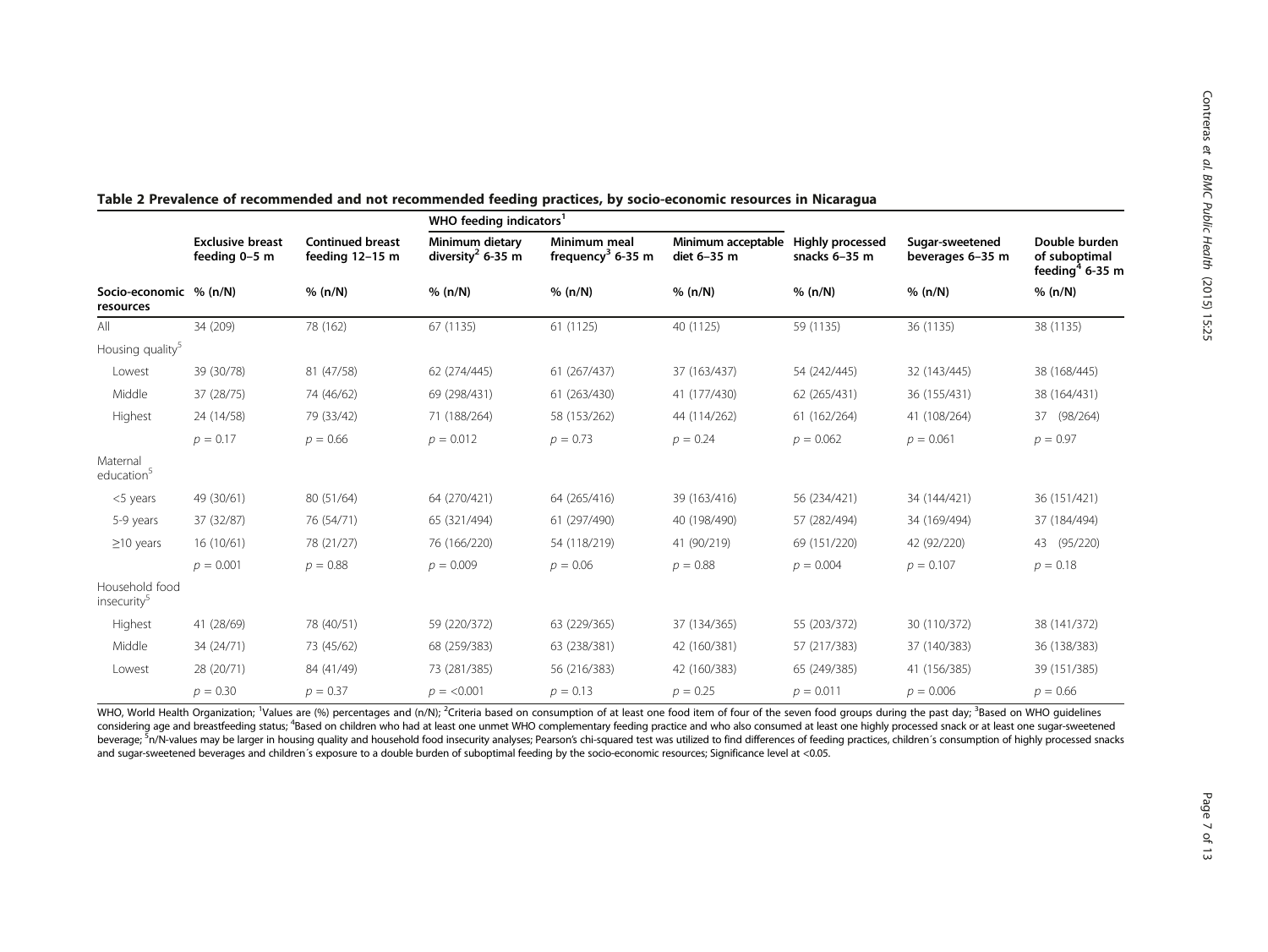|                                        |                       | Not met exclusive breastfeeding 0-5 m |                       | Not met continued breastfeeding 12-15 m |                         |                       |  |
|----------------------------------------|-----------------------|---------------------------------------|-----------------------|-----------------------------------------|-------------------------|-----------------------|--|
|                                        | <b>Unadjusted</b>     | Adjusted 1 <sup>1</sup>               | Adjusted $2^2$        | Unadjusted                              | Adjusted 1 <sup>1</sup> | Adjusted $2^2$        |  |
| Socio-economic resources               | OR (95% CI)           | OR (95% CI)                           | OR (95% CI)           | OR (95% CI)                             | OR (95% CI)             | OR (95% CI)           |  |
| Housing quality <sup>3</sup>           |                       |                                       |                       |                                         |                         |                       |  |
| Lowest                                 | 0.51(0.24, 1.08)      | 0.57(0.24, 1.36)                      | 1.08(0.40, 2.90)      | $0.86$ $(0.32, 2.30)$                   | 0.63(0.21, 1.91)        | $0.71$ $(0.22, 2.33)$ |  |
| Middle                                 | 0.53(0.25,1.14)       | 0.60(0.25, 1.43)                      | 0.75(0.30, 1.90)      | 1.28 (0.50, 3.24)                       | 1.16(0.43,3.13)         | 1.08 (0.36, 3.18)     |  |
| Highest                                | Ref.                  | Ref.                                  | Ref.                  | Ref.                                    | Ref.                    | Ref.                  |  |
| Maternal education <sup>3</sup>        |                       |                                       |                       |                                         |                         |                       |  |
| <5 years                               | $0.20***$ (0.09,0.47) | $0.20***$ $(0.08,0.51)$               | $0.19***$ (0.07,0.51) | 0.89(0.30, 2.66)                        | 0.61(0.19, 2.02)        | 0.65(0.17, 2.47)      |  |
| 5-9 years                              | $0.34***$ (0.15,0.75) | 0.51(0.21, 1.26)                      | 0.50(0.20, 1.26)      | 1.10(0.38, 3.18)                        | 1.22 (0.40,3.70)        | 1.23 (0.36,4.19)      |  |
| $\geq$ 10 years                        | Ref.                  | Ref.                                  | Ref.                  | Ref.                                    | Ref.                    | Ref.                  |  |
| Household food insecurity <sup>3</sup> |                       |                                       |                       |                                         |                         |                       |  |
| Highest                                | 0.57(0.28, 1.16)      | 0.54(0.24, 1.21)                      | 0.58(0.25, 1.35)      | 1.41 (0.51,3.87)                        | 1.22 (0.42,3.54)        | 1.50 (0.49,4.64)      |  |
| Middle                                 | 0.77(0.38, 1.57)      | 0.67(0.30, 1.53)                      | 0.71(0.29, 1.69)      | 1.94 (0.76,4.96)                        | 2.26(0.83,6.14)         | 2.37 (0.85,6.59)      |  |
| Lowest                                 | Ref.                  | Ref.                                  | Ref.                  | Ref.                                    | Ref.                    | Ref.                  |  |

<span id="page-7-0"></span>Table 3 Associations of socio-economic resources and WHO breastfeeding indicators amongst children in Nicaragua

WHO, World Health Organization; OR, odds ratio; Cl, confidence intervals; <sup>1</sup>Adjusted for child age, maternal age, municipality; <sup>2</sup>Adjusted for housing quality, maternal education, household food insecurity, child age, maternal age, municipality; <sup>3</sup>n/N-values may be larger in housing quality and household food insecurity analyses; \*\*Significance level at <0.05.

maternal education was a closer determinant of consumption of HP snacks and SSBs than housing quality or household food insecurity.

About one-third of children aged 6–35 months were exposed to a double burden of suboptimal feeding (Table [2](#page-6-0)). No significant associations were observed between a double burden of suboptimal feeding and the socio-economic resources in the unadjusted models (Table [5\)](#page-9-0). However in both adjusted models, the odds ratio for double burden of suboptimal feeding was lowest in children of mothers with lowest education, when compared to children of highest educated mothers (Table [5\)](#page-9-0).

## **Discussion**

Of the socio-economic resources studied, maternal education explained more of the variation in both the WHO recommended feeding practices and the potentially nonfavourable feeding practices of consuming HP snacks and SSBs. Higher maternal education was associated with lower frequency of exclusive breastfeeding, better dietary diversity and fewer children with appropriate meal frequency. A higher educational level was further associated with more frequent consumption of HP snacks and SSBs and higher odds for exposure to a double burden of suboptimal feeding. Being food insecure was associated with poor dietary diversity whilst housing quality was not independently associated with any of the feeding behaviours.

Exclusive breastfeeding was uncommon in Los Cuatro Santos, especially amongst mothers with the highest level of education. This finding is in agreement with results reported from a number of low- and middle-income

countries, e.g. from peri-urban Peru and urban Kenya [[27,28](#page-11-0)]. Mothers with lower levels of education may be more likely to exclusively breastfeed because they have the opportunity to breastfeed as they more seldom work outside the home. This finding is in contrast to higher educated mothers who more frequently work away from home, which may have compromised their ability to exclusively breastfeed. For mothers in employment, nonexisting or insufficient duration of maternity leave may hinder them from practising exclusive breastfeeding. Further, a negative incentive of breastfeeding may be that in Nicaragua, employees who are registered with the National Social Security Institute, receive free formula for the first six months of their baby's life [\[29\]](#page-11-0). This applies to both fathers and mothers regardless of the duration of maternity leave. Our results show that a majority of employed mothers gave formula to their young infants even during the two-months postpartum period covered by maternity leave. Few of the mothers without employment provided formula to their infants at this young age. Whilst Nicaragua has passed Law 295, which protects and promotes breastfeeding [[30](#page-11-0)], the government is promoting the use of formula by providing free formula and thus violating the International Code of Marketing for Breast-milk Substitutes. Suboptimal breastfeeding may lead to gastrointestinal and other infections, particularly in a setting such as this where there is limited access to safe drinking water. This would subsequently increase the risk of infants being underweight and stunted [\[31](#page-11-0)].

In accordance with findings elsewhere [\[10,14\]](#page-11-0), infants and children of better educated mothers more frequently had an adequate dietary diversity. Apart from the obvious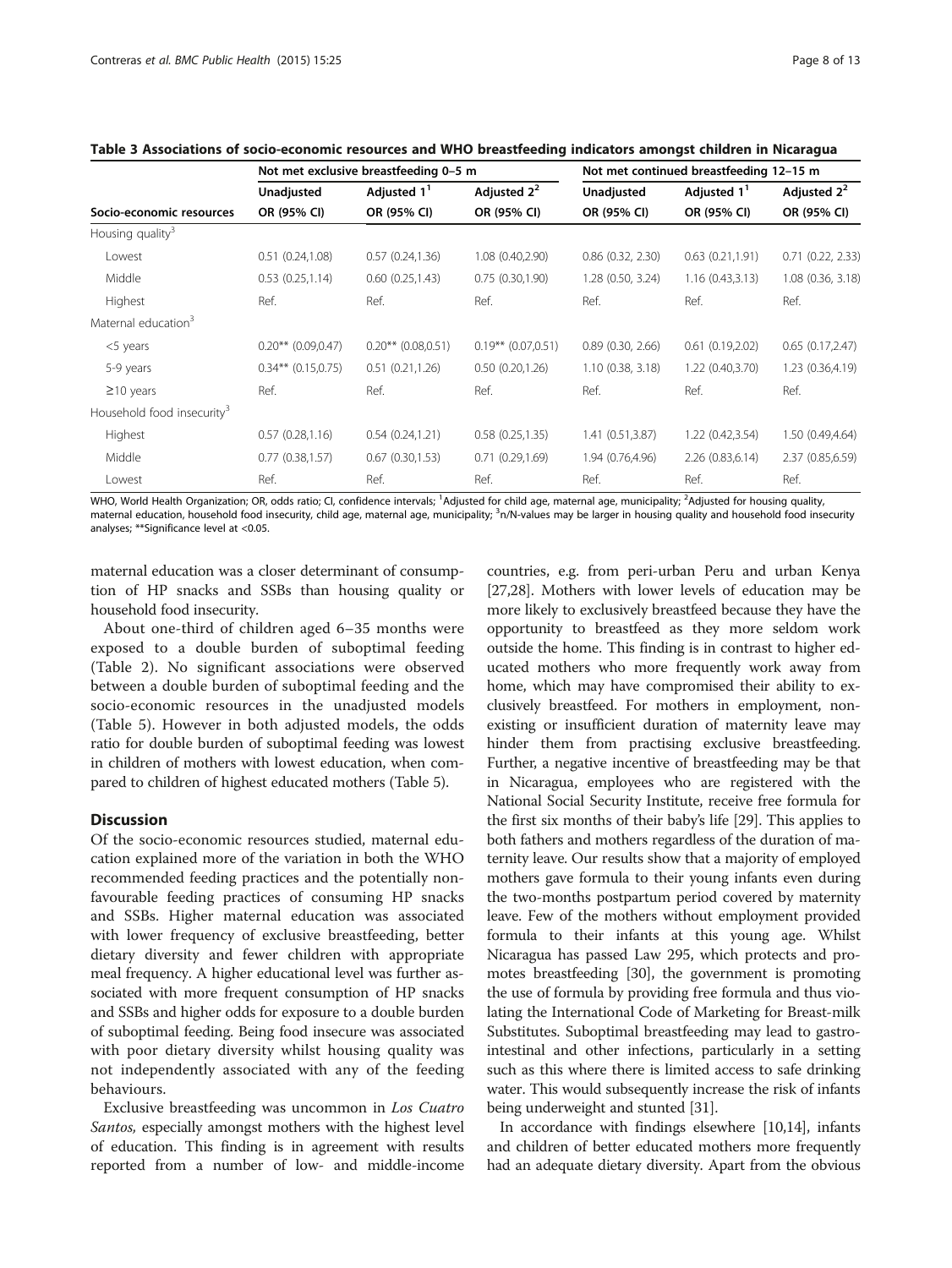Contreras

| Not met minimum dietary diversity <sup>1</sup> 6-35 m |                       |                         |                         | Not met minimum meal frequency <sup>2</sup> 6-35 m |                         |                         | Not met minimum acceptable diet 6-35 m |                         |                         |
|-------------------------------------------------------|-----------------------|-------------------------|-------------------------|----------------------------------------------------|-------------------------|-------------------------|----------------------------------------|-------------------------|-------------------------|
|                                                       | <b>Unadjusted</b>     | Adjusted 1 <sup>3</sup> | Adjusted 2 <sup>4</sup> | <b>Unadjusted</b>                                  | Adjusted 1 <sup>3</sup> | Adjusted 2 <sup>4</sup> | Unadjusted                             | Adjusted 1 <sup>3</sup> | Adjusted 2 <sup>4</sup> |
| Socio-economic resources                              | OR (95% CI)           | OR (95% CI)             | OR (95% CI)             | OR (95% CI)                                        | OR (95% CI)             | OR (95% CI)             | OR (95% CI)                            | OR (95% CI)             | OR (95% CI)             |
| Housing quality <sup>5</sup>                          |                       |                         |                         |                                                    |                         |                         |                                        |                         |                         |
| Lowest                                                | 1.54** (1.11,2.14)    | $.50***$ (1.05,2.15)    | 1.20 (0.82,1.74)        | 0.89(0.65, 1.22)                                   | 0.93(0.67, 1.30)        | 1.11 (0.78,1.58)        | 1.30 (0.95,1.77)                       | 1.28 (0.92,1.77)        | 1.24 (0.88,1.75)        |
| Middle                                                | 1.10(0.79, 1.55)      | 1.19 (0.83,1.69)        | 1.03(0.72, 1.49)        | 0.89(0.65, 1.22)                                   | 0.89(0.64, 1.23)        | 0.99(0.70, 1.38)        | 1.10(0.81, 1.50)                       | 1.14(0.83, 1.57)        | 1.13 (0.82,1.57)        |
| Highest                                               | Ref.                  | Ref.                    | Ref.                    | Ref.                                               | Ref.                    | Ref.                    | Ref.                                   | Ref.                    | Ref.                    |
| Maternal education <sup>5</sup>                       |                       |                         |                         |                                                    |                         |                         |                                        |                         |                         |
| $<$ 5 years                                           | $1.72***$ (1.19,2.48) | $2.31***$ (1.57,3.42)   | 2.04** (1.36,3.08)      | $0.67**$ (0.48,0.93)                               | $0.60**$ (0.42,0.85)    | $0.60**$ (0.41,0.86)    | 1.08 (0.78,1.51)                       | 1.20 (0.85,1.69)        | 1.10 (0.77,1.59)        |
| 5-9 years                                             | $1.66***$ (1.16,2.37) | 1.81** (1.24,2.64)      | 1.70** (1.15,2.50)      | 0.76(0.55,1.05)                                    | 0.75(0.54, 1.05)        | 0.76(0.54,1.07)         | 1.02(0.74, 1.42)                       | 1.07 (0.77,1.49)        | 1.02 (0.72,1.43)        |
| $\geq$ 10 years                                       | Ref.                  | Ref.                    | Ref.                    | Ref.                                               | Ref.                    | Ref.                    | Ref.                                   | Ref.                    | Ref.                    |
| Household food insecurity <sup>5</sup>                |                       |                         |                         |                                                    |                         |                         |                                        |                         |                         |
| Highest                                               | 1.87** (1.38,2.53)    | 1.68** (1.21,2.33)      | 1.47** (1.05,2.05)      | 0.77(0.57,1.03)                                    | 0.84(0.62,1.14)         | 0.89(0.65, 1.21)        | 1.24 (0.92,1.66)                       | 1.18 (0.87,1.60)        | 1.13 (0.83,1.54)        |
| Middle                                                | 1.29 (0.95,1.77)      | 1.31 (0.94,1.82)        | 1.21 (0.87,1.69)        | 0.78(0.58, 1.04)                                   | 0.76(0.56, 1.02)        | 0.78(0.58, 1.06)        | 0.99(0.74, 1.32)                       | 0.98(0.73, 1.32)        | 0.95(0.71, 1.28)        |
| Lowest                                                | Ref.                  | Ref.                    | Ref.                    | Ref.                                               | Ref.                    | Ref.                    | Ref.                                   | Ref.                    | Ref.                    |

## <span id="page-8-0"></span>Table 4 Associations of socio-economic resources and WHO complementary feeding indicators amongst children in Nicaragua

WHO, World Health Organization; OR, odds ratio; CI, confidence intervals; <sup>1</sup>Criteria based on consumption of at least one food item of four of the seven food groups during the past day; <sup>2</sup>Based on WHO guidelines consider age and breastfeeding status; <sup>3</sup>Adjusted for child age, maternal age, municipality; <sup>4</sup>Adjusted for housing quality, maternal education, household food insecurity, child age, maternal age, municipality; <sup>5</sup>n/N-values may in housing quality and household food insecurity analyses; \*\*Significance level at <0.05.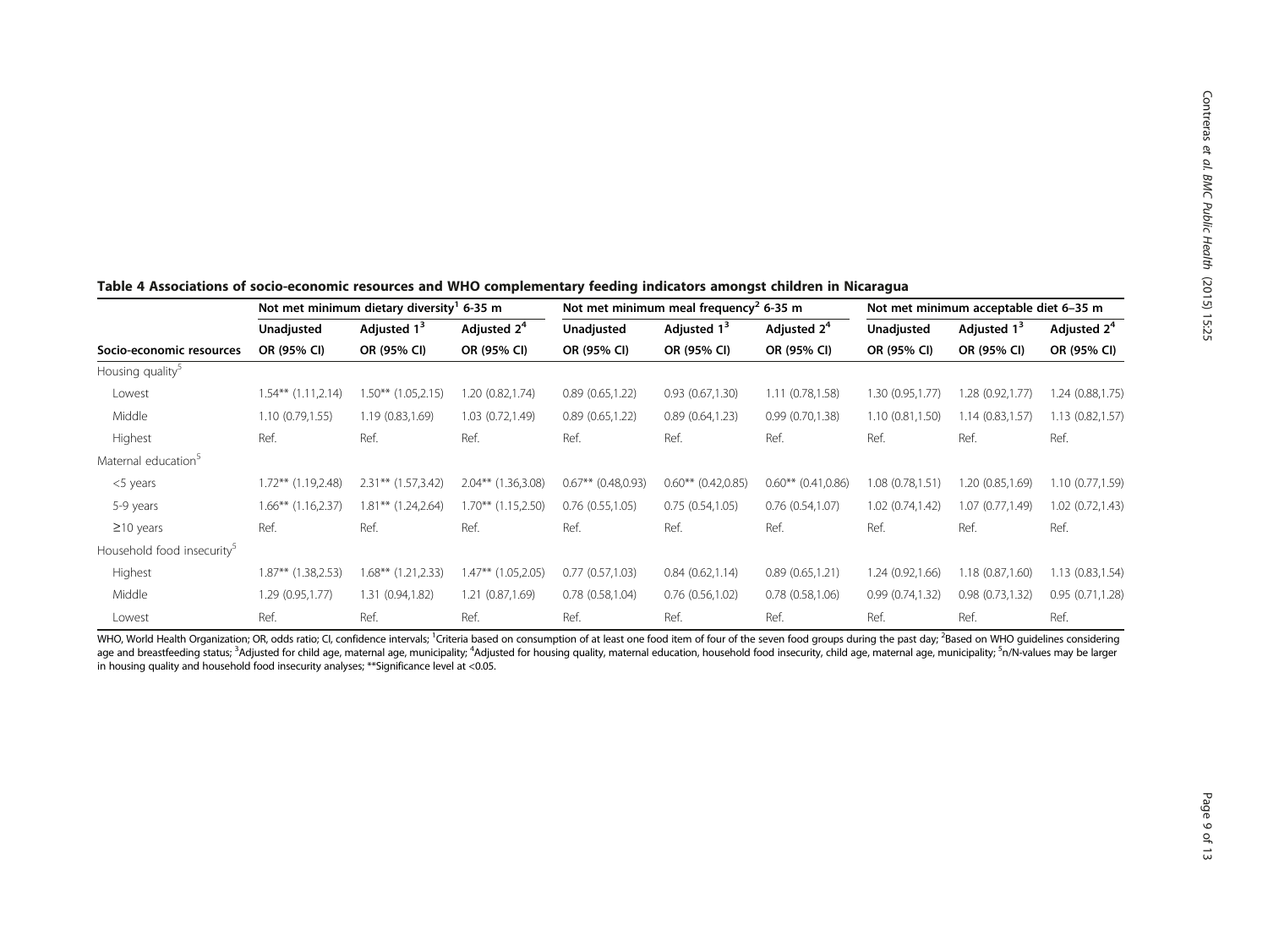|                                        | Highly processed snacks 6-35 m |                         |                       | Sugar-sweetened beverages 6-35 m |                         |                       | Exposed to double burden of suboptimal feeding <sup>1</sup> 6-35 m |                          |                      |
|----------------------------------------|--------------------------------|-------------------------|-----------------------|----------------------------------|-------------------------|-----------------------|--------------------------------------------------------------------|--------------------------|----------------------|
|                                        | <b>Unadjusted</b>              | Adjusted $1^2$          | Adjusted $2^3$        | <b>Unadjusted</b>                | Adjusted 1 <sup>2</sup> | Adjusted $2^3$        | Unadjusted                                                         | Adjusted $1^2$           | Adjusted $2^3$       |
| Socio-economic resources               | OR (95% CI)                    | OR (95% CI)             | OR (95% CI)           | OR (95% CI)                      | OR (95% CI)             | OR (95% CI)           | OR (95% CI)                                                        | OR (95% CI)              | OR (95% CI)          |
| Housing quality <sup>4</sup>           |                                |                         |                       |                                  |                         |                       |                                                                    |                          |                      |
| Lowest                                 | 0.75(0.55,1.02)                | $0.69***$ (0.50,0.97)   | 0.88(0.62, 1.25)      | $0.68***$ (0.50, 0.94)           | $0.67***$ (0.47,0.94)   | 0.76(0.53,1.09)       | 1.03(0.75,1.41)                                                    | 1.00 (0.72,1.39)         | 1.15(0.81, 1.63)     |
| Middle                                 | 1.01(0.73, 1.38)               | 0.89(0.64, 1.24)        | 1.04 (0.74,1.46)      | 0.81(0.59, 1.11)                 | 0.73(0.52,1.01)         | 0.78(0.56, 1.10)      | 1.04(0.76, 1.43)                                                   | 1.00(0.72, 1.38)         | 1.08(0.77,1.51)      |
| Highest                                | Ref.                           | Ref.                    | Ref.                  | Ref.                             | Ref.                    | Ref.                  | Ref.                                                               | Ref.                     | Ref.                 |
| Maternal education <sup>4</sup>        |                                |                         |                       |                                  |                         |                       |                                                                    |                          |                      |
| $<$ 5 years                            | $0.57***$ (0.41,0.81)          | $0.43***$ $(0.30,0.61)$ | $0.47***$ (0.32,0.68) | 0.72(0.52, 1.01)                 | $0.59***$ (0.41,0.84)   | $0.68***$ (0.46,0.98) | 0.74(0.53.1.03)                                                    | $0.66$ $(0.46, 0.93)$ ** | $0.64$ (0.44,0.92)** |
| 5-9 years                              | $0.61***$ (0.43,0.85)          | $0.53***$ (0.37,0.75)   | $0.55***$ (0.39,0.79) | 0.72(0.52,1.00)                  | $0.65***$ (0.46,0.91)   | 0.71(0.50,1.00)       | 0.78(0.57.1.08)                                                    | 0.75(0.54,1.04)          | 0.73(0.52,1.03)      |
| $\geq$ 10 years                        | Ref.                           | Ref.                    | Ref.                  | Ref.                             | Ref.                    | Ref.                  | Ref.                                                               | Ref.                     | Ref.                 |
| Household food insecurity <sup>4</sup> |                                |                         |                       |                                  |                         |                       |                                                                    |                          |                      |
| Highest                                | $0.66***$ (0.49.0.88)          | $0.68**$ (0.50,0.92)    | 0.78(0.57,1.08)       | $0.62***$ (0.46,0.83)            | $0.70***$ (0.51,0.97)   | 0.76(0.55,1.05)       | 0.95(0.71,1.27)                                                    | 0.93(0.68, 1.26)         | 0.98(0.72, 1.33)     |
| Middle                                 | $0.71***$ (0.53,0.96)          | $0.73***$ (0.54,0.99)   | 0.78(0.58, 1.07)      | 0.85(0.63,1.13)                  | 0.86(0.64,1.17)         | 0.92(0.68, 1.25)      | 0.87(0.65,1.17)                                                    | 0.91(0.67, 1.23)         | 0.93(0.69, 1.26)     |
| Lowest                                 | Ref.                           | Ref.                    | Ref.                  | Ref.                             | Ref.                    | Ref.                  | Ref.                                                               | Ref.                     | Ref.                 |

## <span id="page-9-0"></span>Table 5 Associations of socio-economic resources and not recommended feeding practices amongst children in Nicaragua

OR, odds ratio; CI, confidence intervals; <sup>1</sup>Based on children who had at least one unmet complementary feeding practice (minimum dietary diversity, minimum meal frequency or minimum acceptable diet) and who also consumed at least one highly processed snack or at least one sugar-sweetened beverage; <sup>2</sup>Adjusted for child age, maternal age, municipality; <sup>3</sup>Adjusted for housing quality, maternal education, household food<br>insecur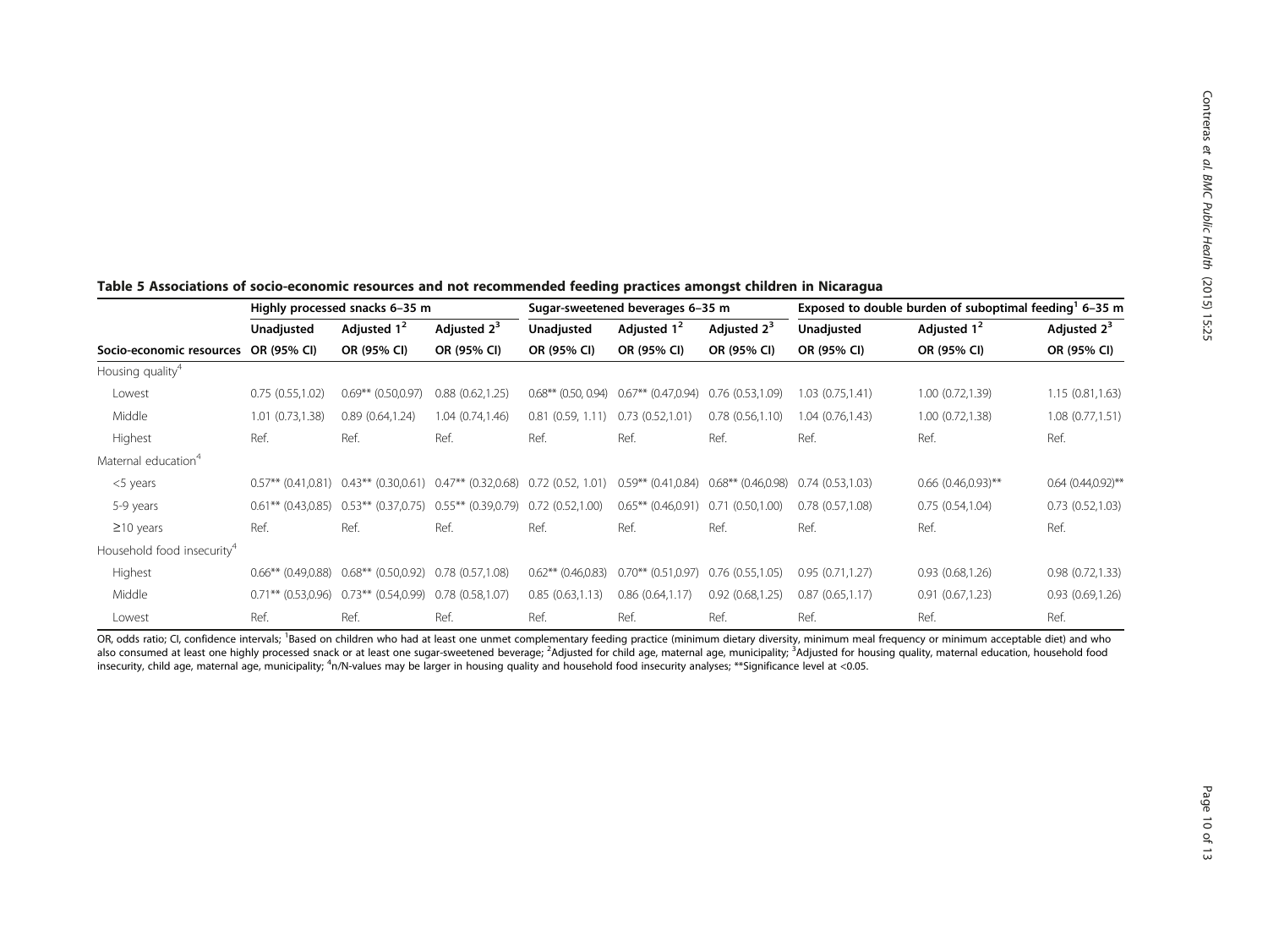advantage of maternal education to gain a higher level of general knowledge, which may include knowledge on the importance of a diverse diet for children, it has been suggested that mothers with higher education might be more empowered and have more say in the control of household economic resources [\[32\]](#page-12-0). This could lead to greater ability to access food resources including a larger diversity of food items. A higher dietary diversity has, in several studies, been shown to be associated with greater height in children [\[33,34\]](#page-12-0), and the children may thus have a reduced risk of stunting.

Unfortunately, a higher educational level does not necessarily translate into overall better nutritional knowledge and practice [[35](#page-12-0)]. The associations we observed between higher maternal education and more consumption of HP snacks and SSBs may be due to a larger economic capacity of mothers with higher education to get access to these food items coupled with a lack of knowledge on the inappropriateness of their consumption in young children. Consumption of HP snacks and SSBs are known risk factors for children to be overweight [\[9](#page-11-0)[,36\]](#page-12-0).

Food insecurity also proved to be independently associated with dietary diversity, where lower household food insecurity was associated with better dietary diversity for the children. This is maybe not surprising as the indicator of food insecurity is built on a set of questions assessing the household's experience of limitations in access to food in general as well as diversity of food items. Therefore, this association may possibly be interpreted as a limited capacity of food insecure households to buffer their children from poor dietary diversity.

Our housing quality indicator intended to capture the wealth of the household. However, it did not show any independent associations with either recommended infant feeding practices or consumption of HP snacks and SSBs. This may be a bit surprising as some of these feeding behaviours are likely to be associated with purchasing capacity. A potential explanation of this finding may be that housing quality, although reflecting past investments in household assets and resources, may not be a sufficiently good indicator of the present economic resources of the household and thus may not capture the variations needed to detect these associations. However, because housing quality was associated with dietary diversity, HP snacks and SSBs in bivariate analyses, as well as in analyses adjusted for confounding factors, another explanation for the lack of independent associations may be that education and/or food security are more proximal determinants of these feeding practices.

Our results point to patterns of infant feeding in the community that we have coined a "double burden of suboptimal feeding" due to its analogy with the concept of "double burden of malnutrition". Double burden of suboptimal feeding may result from limitations in practising

recommended feeding behaviours, potentially leading to different forms of undernutrition in combination with practices of inappropriate feeding behaviours that may be conducive to children being overweight. The double burden of suboptimal feeding may also occur to a varying degree at different levels; in a community (for example in different socio-economic strata), in a household (in different members) or in an individual (concurrently or over time), where our study has provided evidence of concurrent occurrence in individual children. Different patterns of suboptimal feeding practices appeared amongst the children in relation to the mother's educational level providing evidence for social stratification of suboptimal feeding practices. Whilst double burden of suboptimal feeding occurred in children to mothers of all educational levels, the odds ratio was highest in the highest level of educational category.

Given the cross-sectional design of the study, an obvious limitation is that we cannot ascertain whether the observed associations between the socio-economic resources and infant and young child feeding are causal. Another, but potentially less important, limitation is that the exclusive breastfeeding prevalence may, despite its low prevalence, have been overestimated as it was based on a 24-hour recall of feeding. Similarly, in anticipation of future development assistance the severity of household food insecurity may also have been overestimated. Further, type of foods was not specified in the question aimed at capturing meal frequency. Thus some mothers could have regarded consumption of HP snacks as eating episodes and counted them in the recall of meal frequency, whilst others may have not. Unless these potential biases were associated with the studied socio-economic resources they would not confound our observed associations. Whilst we found no evidence of this, it cannot be ruled out. A strength of the study is the high coverage of the intended study population. In all, despite these limitations, our results should be considered to be valid and generalizable to other rural contexts experiencing similar socio-economic development and degree of nutrition transition.

#### Conclusions

Of the three socio-economic resources studied, maternal education explained most of the variation in both favourable and non-favourable feeding practices. Higher education was associated with both more and less of the favourable feeding practices as well as more of the unfavourable feeding practices, including that of a double burden of suboptimal feeding. Higher educational level is thus no guarantee for better feeding practices. Whilst the pathways for the associations between education and the favourable and non-favourable feeding practices remains to be further elucidated, it appears that the knowledge part may be limited in terms of knowledge of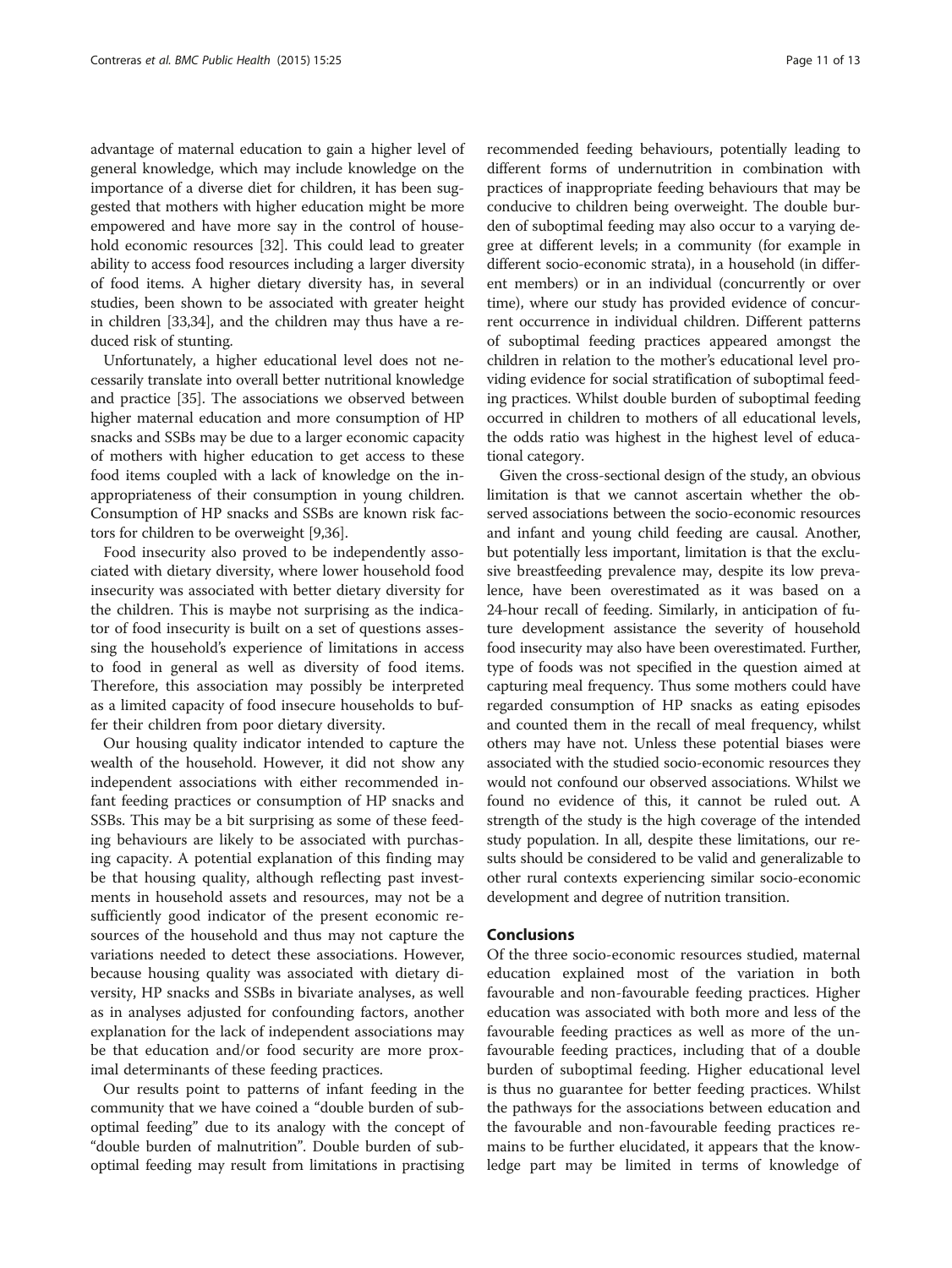<span id="page-11-0"></span>appropriate feeding of infants and young children. Further, it appears that the educational level reflects other contextual factors of importance for infant feeding rather than suggesting a causal relation. Regardless of educational strata, it seems that the children in the community are exposed to both suboptimal practices of the recommended feeding practices as well as exposure to HP snacks and SSBs; that is to say, a dual burden of suboptimal feeding. Consequently, children in these communities are also at risk of a double burden of malnutrition.

#### Abbreviations

APRODESE: Asociación para el Desarrollo Económico y Social de El Espino; FFQ: Food frequency questionnaire; HDSS: Health and demographic surveillance system; HP snacks: Highly processed snacks; NGO: Non-governmental organization; SSBs: Sugar-sweetened beverages; Sida: Swedish International Development Cooperation Agency; WHO: World Health Organization.

#### Competing interests

The authors declare that they have no competing interests.

#### Authors' contributions

ECE designed and guided the child feeding and nutrition component of the HDSS survey round that was headed by EZB and assisted by LÅP. MC supervised the nutrition-related field work, analysed and interpreted the data and drafted the manuscript under guidance of ECE. LÅP, AH, and EZB contributed in interpretation of results and reviewed the manuscript critically for important intellectual content. All authors read and approved the final manuscript.

#### Acknowledgements

We are grateful to the study team who collaborated throughout the research process. We also thank the women and children who participated in the study. The study was funded by the Swedish International Development Cooperation Agency (Sida) Department for Research (SWE-2008-079).

#### Author details

<sup>1</sup>Department of Women's and Children's Health, Uppsala University, SE-751 85 Uppsala, Sweden. <sup>2</sup>Asociación para el Desarrollo Económico y Social de El Espino (APRODESE), Chinandega, Nicaragua. <sup>3</sup>Centre for Health Equity Studies, Karolinska Institutet/Stockholm University, Stockholm, Sweden.

#### Received: 30 April 2014 Accepted: 7 January 2015 Published online: 21 January 2015

#### References

- 1. Black RE, Allen LH, Bhutta ZA, Caulfield LE, de Onis M, Ezzati M, et al. Maternal and child undernutrition: global and regional exposures and health consequences. Lancet. 2008;371(9608):243–60.
- 2. Black RE, Victora CG, Walker SP, Bhutta ZA, Christian P, de Onis M, et al. Maternal and child undernutrition and overweight in low-income and middle-income countries. Lancet. 2013;382(9890):427–51.
- 3. WHO. Indicators for Assessing Infant and Young Child Feeding Practices: Conclusions of a Consensus Meeting Held 6–8 November 2007 in Washington D.C., USA, Part 1: Definitions. Geneva, Switzerland: World Health Organization; 2008. p. 20.
- 4. WHO. Indicators for assessing infant and young child feeding practices: Part II measurement. Geneva, Switzerland: World Health Organization; 2010. p. 81.
- 5. de Onis M, Blossner M, Borghi E. Global prevalence and trends of overweight and obesity among preschool children. Am J Clin Nutr. 2010;92(5):1257–64.
- 6. Le Nguyen BK, Le Thi H, Nguyen Do VA, Tran Thuy N, Nguyen Huu C, Thanh Do T, et al. Double burden of undernutrition and overnutrition in Vietnam in 2011: results of the SEANUTS study in 0.5-11-year-old children. Br J Nutr. 2013;110 Suppl 3:S45–56.
- 7. Fernald LC, Neufeld LM. Overweight with concurrent stunting in very young children from rural Mexico: prevalence and associated factors. Eur J Clin Nutr. 2007;61(5):623–32.
- 8. Jimenez-Cruz A, Bacardi-Gascon M, Pichardo-Osuna A, Mandujano-Trujillo Z, Castillo-Ruiz O. Infant and toddlers' feeding practices and obesity amongst low-income families in Mexico. Asia Pac J Clin Nutr. 2010;19(3):316–23.
- 9. Malik VS, Schulze MB, Hu FB. Intake of sugar-sweetened beverages and weight gain: a systematic review. Am J Clin Nutr. 2006;84(2):274–88.
- 10. Patel A, Pusdekar Y, Badhoniya N, Borkar J, Agho KE, Dibley MJ. Determinants of inappropriate complementary feeding practices in young children in India: secondary analysis of National Family Health Survey 2005–2006. Matern Child Nutr. 2012;8 Suppl 1:28–44.
- 11. Senarath U, Godakandage SS, Jayawickrama H, Siriwardena I, Dibley MJ. Determinants of inappropriate complementary feeding practices in young children in Sri Lanka: secondary data analysis of Demographic and Health Survey 2006–2007. Matern Child Nutr. 2012;8 Suppl 1:60–77.
- 12. Becquey E, Delpeuch F, Konate AM, Delsol H, Lange M, Zoungrana M, et al. Seasonality of the dietary dimension of household food security in urban Burkina Faso. Br J Nutr. 2012;107(12):1860–70.
- 13. Kabir I, Khanam M, Agho KE, Mihrshahi S, Dibley MJ, Roy SK. Determinants of inappropriate complementary feeding practices in infant and young children in Bangladesh: secondary data analysis of Demographic Health Survey 2007. Matern Child Nutr. 2012;8 Suppl 1:11–27.
- 14. Joshi N, Agho KE, Dibley MJ, Senarath U, Tiwari K. Determinants of inappropriate complementary feeding practices in young children in Nepal: secondary data analysis of Demographic and Health Survey 2006. Matern Child Nutr. 2012;8 Suppl 1:45–59.
- 15. Gatica G, Barros AJ, Madruga S, Matijasevich A, Santos IS. Food intake profiles of children aged 12, 24 and 48 months from the 2004 Pelotas (Brazil) birth cohort: an exploratory analysis using principal components. Int J Behav Nutr Phys Act. 2012;9:43.
- 16. TheWorldBank. Nicargua country data. 2013 [cited 2013 October 18]; Available from: [http://data.worldbank.org/country/nicaragua.](http://data.worldbank.org/country/nicaragua)
- 17. DHS. Nicaraguan Demographic and Health Survey 2011/12 Preliminary Report. 2013; Available from: [http://www.inide.gob.ni/endesa/Endesa11\\_12/](http://www.inide.gob.ni/endesa/Endesa11_12/HTML/preliminar.html) [HTML/preliminar.html](http://www.inide.gob.ni/endesa/Endesa11_12/HTML/preliminar.html)
- 18. WHO. Noncommunicable diseases country profile Nicaragua. 2011; Available from: [http://www.who.int/nmh/countries/nic\\_en.pdf?ua=1](http://www.who.int/nmh/countries/nic_en.pdf?ua=1)
- 19. Ruel MT, Menon P. Child feeding practices are associated with child nutritional status in Latin America: innovative uses of the demographic and health surveys. J Nutr. 2002;132(6):1180–7.
- 20. Leroy JL, Ruel M, Habicht JP, Fronguillo EA. Linear Growth Deficit Continues to Accumulate beyond the First 1000 Days in Low- and Middle-Income Countries: Global Evidence from 51 National Surveys. J Nutr. 2014;144(9):1460–6.
- 21. Contreras M, Zelaya Blandon E, Persson LA, Ekstrom EC. Consumption of highly processed snacks, sugar-sweetened beverages and child feeding practices in a rural area of Nicaragua. Matern Child Nutr, 2014; [Epub ahead of print].
- 22. USDA. United States Department of Agriculture National Nutrient Database for Standard Reference. 2011 [cited 2011 September 15]; Available from: <http://ndb.nal.usda.gov/>
- 23. Santos ME, Lugo MA, López-Calva LF, Cruces G, Battistón D. Chapter 1 Refining the basic needs approach: A multidimensional analysis of poverty in Latin America. 2010. p. 1–29.
- 24. Coates J, Swindale A, Bilinsky P. Household Food Insecurity Access Scale (HFIAS) for Measurement of Food Access: Indicator Guide (v. 3). Washington, D.C: Food and Nutrition Technical Assistance Project, Academy for Educational Development; 2007.
- 25. Bland JM, Altman DG. Cronbach's alpha. BMJ. 1997;314(7080):572.
- 26. SPSS. IBM SPSS Statistics for Windows Version 20 ed. Armonk, NY: IBM Corp; 2011.
- 27. Kimani-Murage EW, Madise NJ, Fotso JC, Kyobutungi C, Mutua MK, Gitau TM, et al. Patterns and determinants of breastfeeding and complementary feeding practices in urban informal settlements, Nairobi Kenya. BMC Public Health. 2011;11:396.
- 28. Matias SL, Nommsen-Rivers LA, Dewey KG. Determinants of exclusive breastfeeding in a cohort of primiparous periurban peruvian mothers. J Hum Lact. 2012;28(1):45–54.
- 29. INSS. Instituto Nicaraguense de Seguridad Social. 2013 [cited 2013 June 5]; Available from:<http://www.inss.gob.ni/>
- 30. Goodwin M. Evaluation of the Application of Law 295 in Matagalpa and Jinotega, Nicaragua. Georgia, USA: Emory University; 2010.
- 31. Richard SA, Black RE, Gilman RH, Guerrant RL, Kang G, Lanata CF, et al. Diarrhea in early childhood: short-term association with weight and long-term association with length. Am J Epidemiol. 2013;178(7):1129–38.